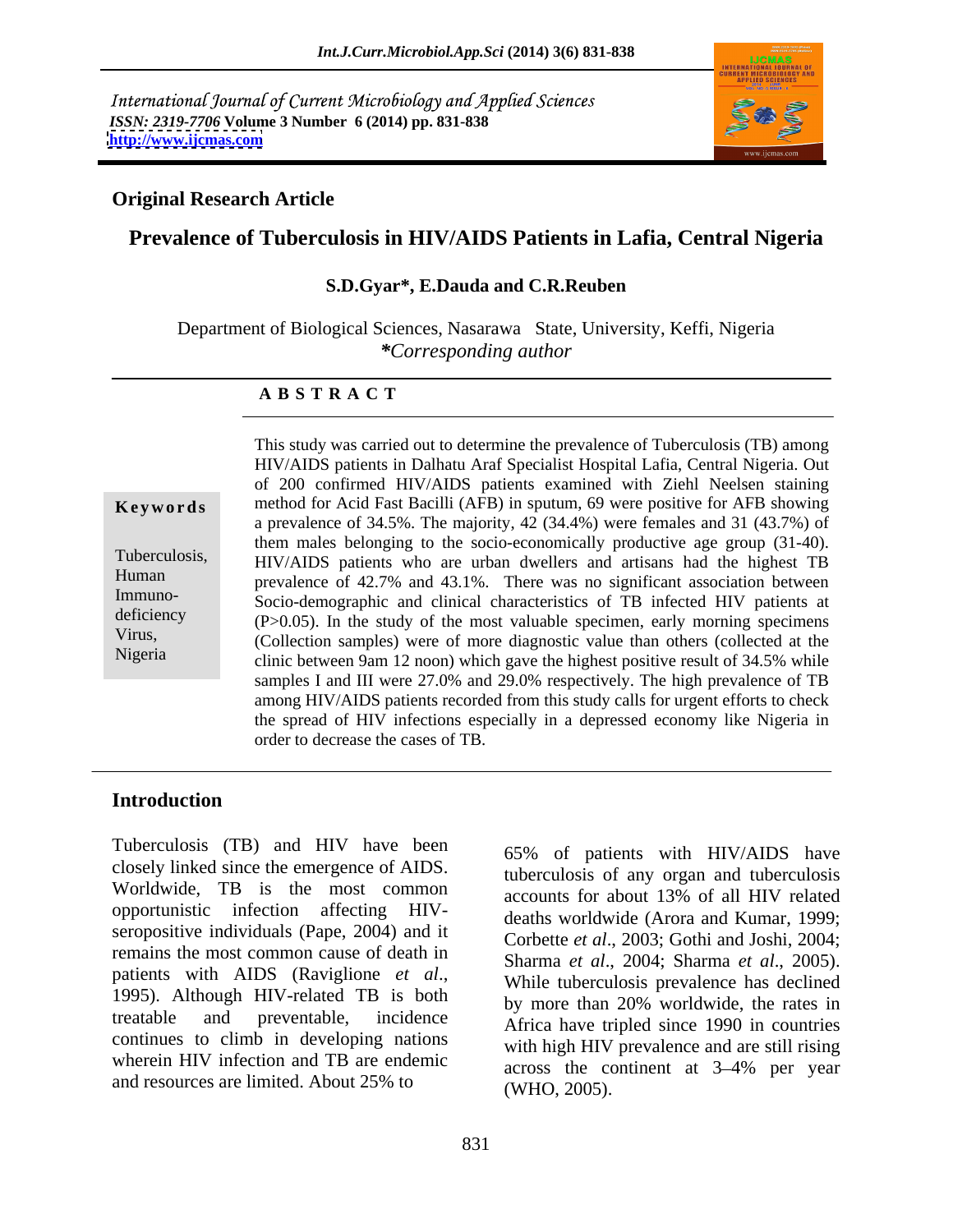TB and HIV have become major public varies in different locations and ethnic health problems in many countries including groups. Therefore, knowledge about TB Nigeria. Of a serious concern is that infection among HIV patients might help to tuberculosis situation in Nigeria has been understand the spread of the dual infections worsened by the prevalence of HIV and and to monitor the performances of TB and AIDS (NTBLC, 2006). The prevalence of TB in HIV/AIDS patients is a dual epidemic will be important for public policy and problem of major concern worldwide more planning and development of clinical so in Sub-Saharan Africa where there is services addressing the needs of TB and upsurge of the disease. The World Health HIV/AIDS patients. In response to this, the Organization (WHO) estimated that 4.4 present study was conducted to determine million people have dual infections with the the prevalence of TB in HIV patients in tubercle bacillus and HIV in the world (Markewitz *et al*., 1991; WHO, 1992) and almost 80% of these people reside in Africa (Kochl, 1991; WHO, 1992). A person with HIV is up to thirty times more likely to develop active TB than a person with healthy immune system. HIV infection is the highest risk factor so far identified which increase the chance of latent infection with tubercle bacilli progressing to active TB (Selwyn *et al*., 1980; WHO, 1992; Jawetz *et al*., 2001) and the risk of active TB in a coinfected person is estimated to be  $7-10\%$  per  $\frac{a\text{gcd}}{10}$  years and above and who agreed to year (Selwyn *et al*., 1980).

Correct diagnosis and treatment of the correct diagnosis and treatment of tuberculosis help to reduce the burden of tuberculosis, provided that infectious cases are detected and treated successfully. However, there are difficulties in achieving the goal of reducing the tuberculosis burden due to a number of challenges, such as difficulties in diagnosing tuberculosis in HIV infected patients due to unusual clinical picture with increase in smear negative acid fast bacilli (AFB negative) pulmonary tuberculosis disease, and atypical findings on chest radiography (Jones *et al*., 1993;

Although numerous data and reports are available from other countries, especially from the developed world, the available data in the Nigerian population is limited and the magnitude and nature of the association also

HIV control activities (WHO 2012). Also, it Lafia, Central Nigeria.

# **Materials and Methods**

# **Study Design and Subjects**

This was a cross sectional study conducted in Dalhatu Specialist Hospital (DASH) Lafia, from May to November, 2013. Two hundred (200) Subjects were recruited from the patients attending the HIV care and treatment clinic. Eligible subjects were those aged 10 years and above and who agreed to participate in the study irrespective of their previous tuberculosis status. Patients on tuberculosis treatment were excluded from the study. A complete biodata of each patient was obtained with the aid of a form designed to include age, sex, occupation, marital status, address, and religion. Other information sought and obtained were date and time of specimen collection.

## **Specimen Collection and Microscopy**

Lucas *et al*., 1994). The World Health Organization (WHO) procedure for diagnosis of TB at the district level was adopted for this study. The patients submitted three sputum specimens in a plastic leak-proof container over two consecutive days. Spot samples were collected under the TB laboratory supervisor and patients were instructed on how to collect the early morning (collection) samples. Each sample was examined to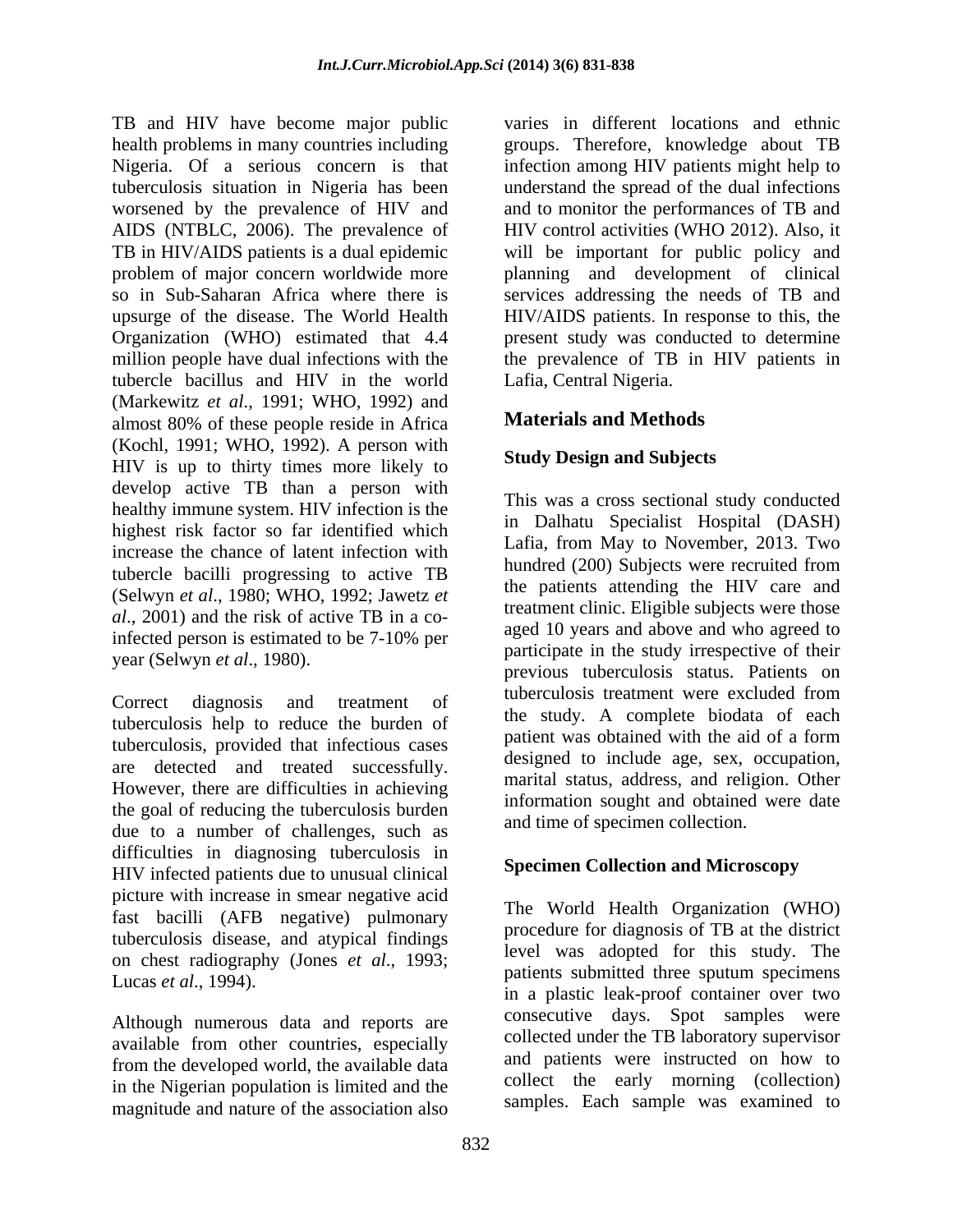ensure that it was sputum and not saliva. Specimen I (spot specimen) was collected The sputum samples were handled in a class when the patient first reported at the clinic I safety cabinet. Sputa accepted were purulent, opaque or greenish in appearance. (collection samples) was collected in the Samples that were heavily blood stained morning (between 5 am and 6 am) before (clots) were treated with Sodium eating or brushing of mouth and specimen hypochloride to lyse the clots and III (spot sample) was collected at the clinic concentrated by centrifugation subsequently next day (between 10 am and 12 noon). The freeing the bacteria ready for staining. early morning specimen (sample II) yielded Smears were prepared, fixed and stained by the highest number of positive results of Ziehl-Neelsen staining methods for acid fast 69(34.5%) (Table 2), indicating that the bacilli (AFB). The smears were examined early specimen is of most diagnostic value. for acid fast bacilli under oil immersion (x 100) objective (Moxham and Costello, 1990; WHO, 1998; Salami and Oluboyo, 2002).

This study revealed the prevalence of TB in HIV/AIDS patients in DASH, Lafia, central nigeria. Among 200 confirmed seropositive HIV/AIDS patients examined, 69 were positive for Acid Fast Bacili (AFB) showing a prevalence rate of 34.5% tuberculosis in HIV/AIDS patients (Table 1). Among the were females. The occupations of the HIV/AIDS patients with TB are shown in HIV/AIDS patients with TB cases belong to the group of others (such as artisans, business men/women, house wives etc) servants had the least prevalence of 21.7% Ethiopia (Kassu et al., 2007), 19.3% in (5). The majority, 31(43.7), of the TB infected HIV patients belonged to the age group of 31-40 years. Thirty eight (42.7%) (Idigbe *et al.*, 1994], 12.6% in Ilonri (Salami of the TB infected HIV patients were from and Oluoyo, 2000), 13.9% in Ile-Ife of the TB infected HIV patients were from urban areas. There was no significant association between Socio-demographic and clinical characteristics of TB infected HIV

The ideal specimens of most diagnostic 46.3% (Onorato and McGray, 1992). value were also investigated. Three specimens were collected within 24 hours.

(between 10 am and 12 noon). Specimen II

**Results and Discussion** Tuberculosis among HIV/AIDS patients in HIV/AIDS patients that were positive for setting suggests strong association between TB, 27(34.6%) were males and 42(34.4%) TB and HIV infection in Central Nigeria. the table 2. A large proportion of the parts of this country and beyond. In a study which constituted 43.1% (28) while civil (van der Sande *et al.*, 2004), 42% in patients (P>0.05) (Table 1). of patients with AIDS (deCock *et al*., 1992) TB and HIV co-epidemic is a major public health problem in many parts of the world. This study investigates the prevalence of DASH, Lafia, Central Nigeria. Out of the 200 HIV/AIDS patients sputa samples examined microscopically with Ziehl- Neelsen staining method, 69 were positive for Acid Fast Bacilli showing a prevalence of 34.5%. The high prevalence of tuberculosis disease among HIV/AIDS patients attending care and treatment in this The finding obtained from this study is in consonance with some reports from other conducted in Plateau State, Nigeria, the prevalence of TB among HIV/AIDS patients was 30.0% (FMH, 2000), 43.2% in Gambia (van der Sande *et al*., 2004), 42% in Ethiopia (Kassu *et al*., 2007), 19.3% in Tanzania (Kano et al., 2000), 20% French Guinea (Sobesk *et al*., 2000], 5.3% in Lagos (Idigbe *et al*., 1994], 12.6% in Ilonri (Salami and Oluoyo, 2000), 13.9% in Ile-Ife (Olaniran *et al*., 2011) and 8.5% in rural Tanzania **(**Bernard *et al*., 2008**).** In the sub- Sahara, TB has been diagnosed in  $19 - 44\%$ while that of the united state was put at 46.3% (Onorato and McGray, 1992).

This high prevalence of TB infection among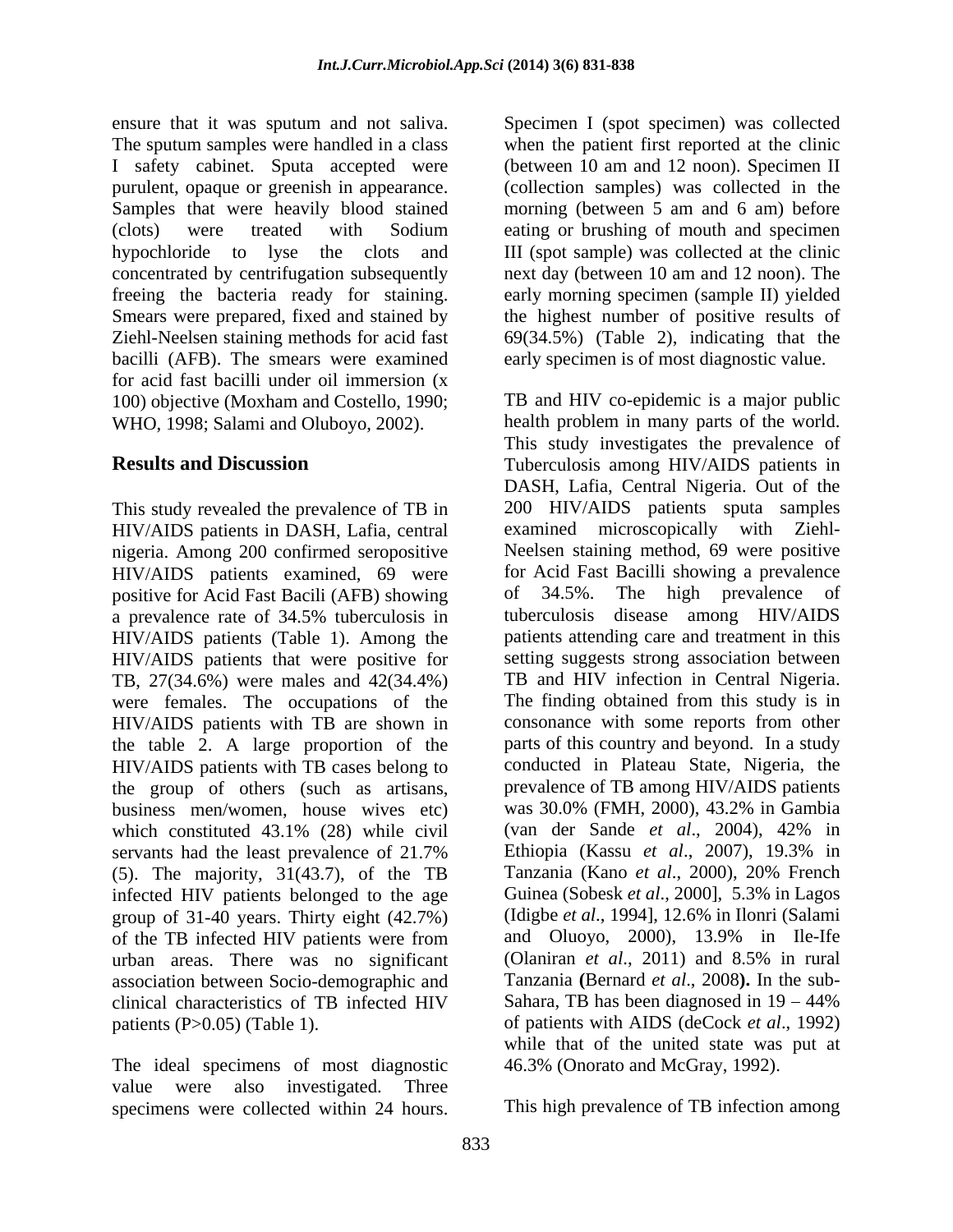HIV patients in the study area signifies the factors have been suggested to contribute to the variation in the prevalence of TB among demographic position of the patient and their AIDS (Jawetz *et al*., 2000) also accounts for (Erulkar *et al*., 2009; Nwabuko *et al*., 2012). the high prevalence of TB among HIV/AIDS patients as indicated in this

TB and HIV/AIDS can be worsened by each important risk factors associated with an 2011). This age prevalence of TB comeasures to reduce the burden of TB among most (Tessema et al., 2009; Berhe et al., HIV-infected individuals (WHO, 2012). 2012). The other possible explanation for

Among the 69 HIV/AIDS patients having with previous reports indicating higher society (Tadesse and Tadesse 2013).prevalence in females than males ( Nwabuko

urgent need for programmatic revision, Tadesse and Tadesse 2013). This is probably strengthening the health system related to the high incidence of HIV infrastructure, staff capacity building, infection in females which predisposes them increasing public awareness, decreasing to TB as the former is known to activate social and perceived stigma associated with dormant TB. Women, who have a higher TB and HIV (Deribew *et al*., 2010) and susceptibility to HIV infection, are usually innovating for patient-friendly and cultural exposed to sexual activities earlier than men sensitive intervention approaches. Several mainly for economic reasons (Tadesse and HIV patients. Among them are the their husbands have little or no say in issues socioeconomic status [Harries, 1990]. It has was done in an area where polygamy and been observed that TB thrives most in early marriage thrives. It is therefore communities in which poverty and possible for one male to be the source of destitution abound (Onipede *et al.*, 1997). Infection to several females. Programs on The fact that endogenous reactivation TB delaying marriage and support women occur most commonly among persons with socially and economically are critical *et al*., 2012; Wondimeneh *et al*., 2012; Tadesse, 2013). Furthermore, most African women being subservient subordinated to relating to sexual relationships. The study infection to several females. Programs on delaying marriage and support women

study. prevalence to be in the age group 31-40yrs other. TB is the most common opportunistic among TB patients observed among younger disease and cause of the death for those age group in this study is consistent with the infected with HIV (Friedland *et al.*, 2007). findings of other studies (Pennap *et al.*, Similarly, HIV infection is one of the most 2010; Kamenju *et al.*, 2011; Olaniran *et al.*, increased risk of latent TB infection infection among HIV patients probably progressing to active TB disease (Girardi *et*  reflects the age-specific prevalence of HIV *al*., 2000; Meya and McAdam, 2007). So the in the community. This may be related to WHO's Policy on collaborative TB/HIV patients' being in a sexually active age activities recommends a combination of group in which both TB and HIV prevail These measures include intensified case this may be their increased family, finding, isoniazid preventive therapy, and organizational, and societal responsibilities infection control and antiretroviral therapy. as people in this age group involve TB in this study, 27(34.6%) were males and hardship which increases the frequency of 42(34.4%) were females and these agree their contact with other patients in their age distribution reveals highest (43.7%) followed by 21- 30yrs (28.8%). The higher prevalence of HIV co-infection findings of other studies (Pennap *et al.*, 2010; Kamenju *et al.*, 2011; Olaniran *et al.*, 2011). This age prevalence of TB comost (Tessema *et al*., 2009; Berhe *et al*., 2012). The other possible explanation for themselves in various extraneous daily activities in order to win the socio-economic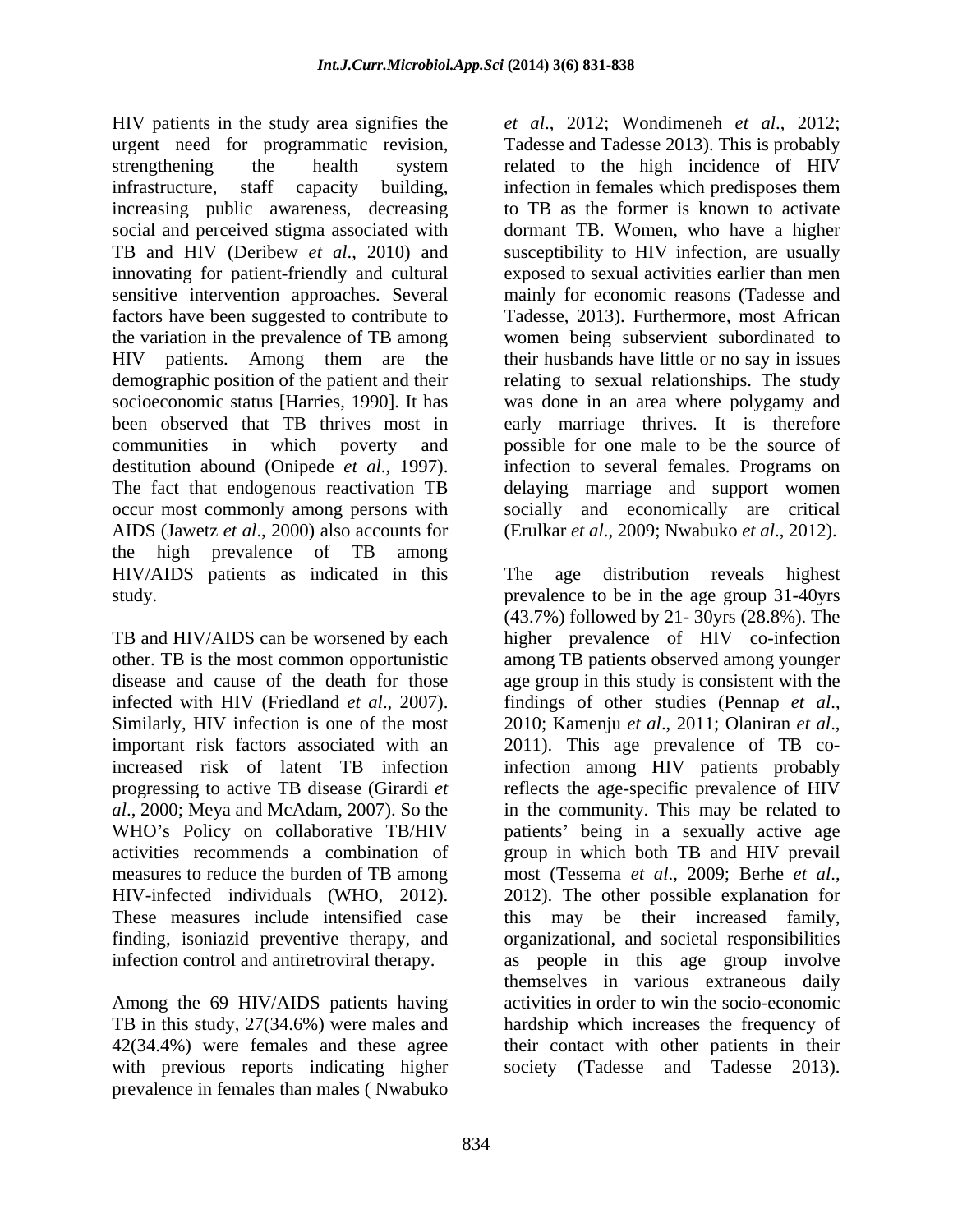| Characteristic   | No. Examined | $No.$ (%) Positive |
|------------------|--------------|--------------------|
| <b>Sex</b>       |              |                    |
| Male             | 78           | 27(34.6)           |
| Female           | 122          | 42(34.4)           |
| <b>Age Group</b> |              |                    |
| $10-20$          | 13           | 3(23.1)            |
| $21-30$          | 59           | 17(28.8)           |
| $31 - 40$        | 71           | 31(43.7)           |
| $41 - 50$        | 35           | 10(28.6)           |
| 50>              | 22           | 8(36.4)            |
| Residence        |              |                    |
| Urban            | 89           | 38(42.7)           |
| Sub-urban        | 65           | 21(32.3)           |
| Rural            | 46           | 10(21.7)           |
| Occupation       |              |                    |
| Civil servant    | 23           | 5(21.7)            |
| Student          | 30           | 9(30)              |
| Farmer           | $27\,$       | 8(29.6)            |
| Unemployed       | 55           | 19(34.5)           |
| Others           | 65           | 28(43.1)           |
| <b>Total</b>     | 200          | 69(34.5)           |

## **Table.1** Socio-demographic and clinical characteristics of TB infected HIV patients (N=200) in Lafia, Central Nigeria

**Table.2** Comparison of Various Specimens Collected at Different Periods of the Day

| TB Status    | Specimen 1          | Specimen II                 | Specimen III        |
|--------------|---------------------|-----------------------------|---------------------|
|              | $(Spot sample)(\%)$ | (Collection sample) $(\% )$ | $(Spot sample)(\%)$ |
| Positive     | 54(27.0)            | 69(34.5)                    | 58(29.0)            |
| Negative     | 146(73.0)           | 131(65.5)                   | 142(71.0)           |
| <b>Total</b> | 200(100)            | 200(100)                    | 200(100)            |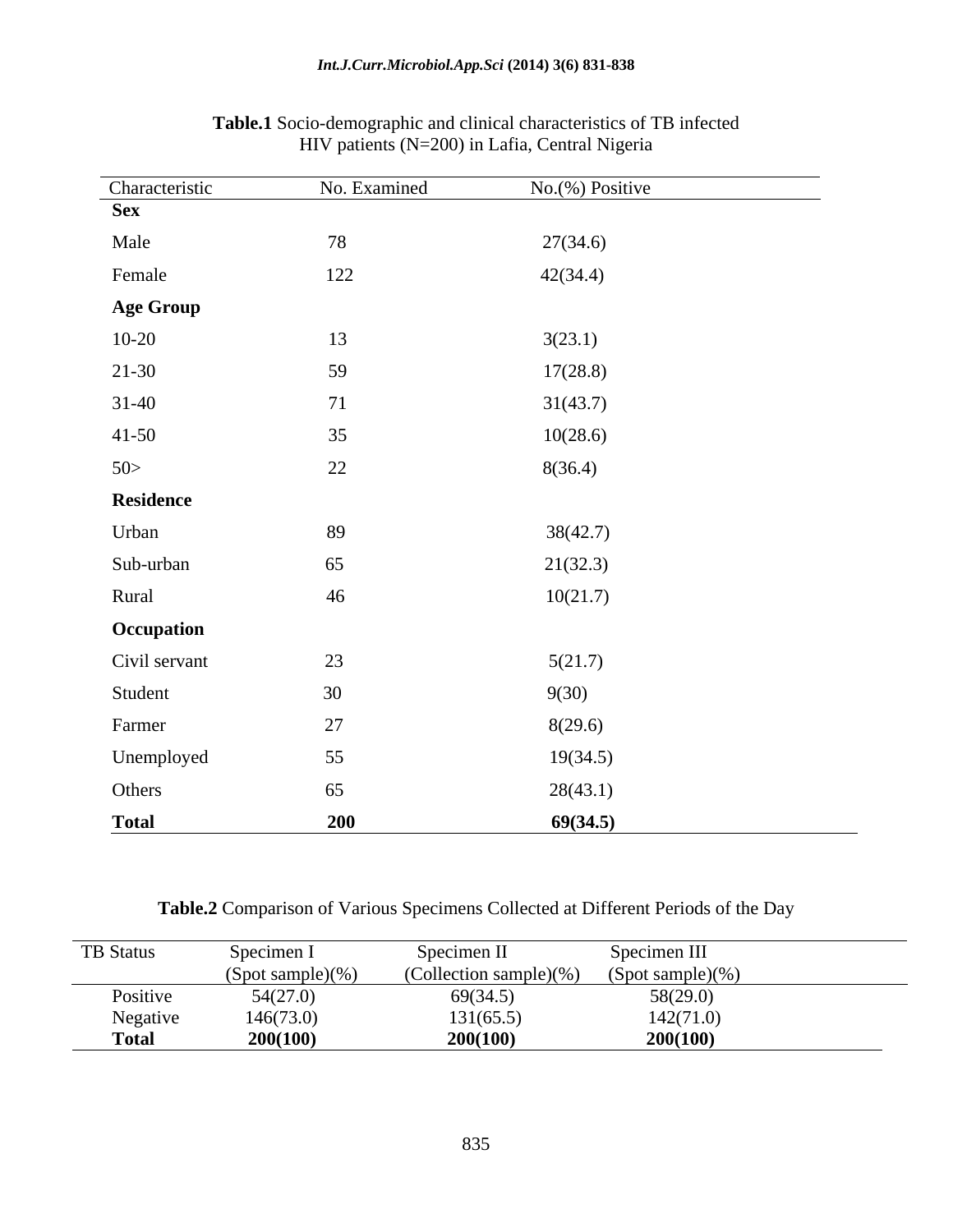may be accounted for by the wide range of droplets. Another reason could be the  $et al., 2011$ . constant traveling away from home by this set of people and can also be due to References reactivation of dormant *M. tuberculosis* in their subjects (Olaniran *et al*., 2011). The low prevalence (21.7%) recorded among civil servants might be attributed to the HIV sero-positive subjects: observations fact that most of them are educated and from Pondicherry, India. Indian J Chest enlightened as such they are aware of TB  $Dis$  *Dis Allied Sci*, 41:135-44. control/prevention techniques. In this Bernard J Ngowi, Sayoki G Mfinanga, study, subjects residing in the urban area **Shan** N Bruun and Odd Morkve had the highest prevalence of 42.7%. This is due to the fact that most urban dwellers engage in promiscuous activities, making them vulnerable to HIV and TB surge. Lafia is densely populated therefore; the

collected per individual patient, only the early morning samples (specimen II) gave<br>DeCock K.M.; Soro; Coulibaly I.M and the highest positive result of 34.5% while specimen III and I were  $29.0\%$  and  $27.0\%$  Euseas 5.5. (1992) Tubercurosis and specimen II and I were 29.0% and 27.0%<br>  $HIV$  infection in Sub-Saharan African J.<br>
respectively. Specimen II is of most<br>
Amon Med Ass 268:1581, 1587 diagnostic value as have been ascertain from previous work that most patients are more productive soon after rising in the The synergy between TB and HIV comorning (Olaniran *et al*., 2011). The problems that affect the suitability of Ethiopia. BMC Research Notes. 3:249. sputum specimen for proper laboratory diagnosis of TB can be partially solved by Erulkar A, Mekbib T, Amdemikael H, procurement of the freshest possible Conille G (2009). Marriage and sexual specimen of deep seated cough, prompt

This can have a serious negative effect on transportation to the laboratory and socioeconomic status of a country being avoiding long storage in the refrigerators. the reproductive and economically Provision of instruction sheets for the productive age group. clinical staff, including nurses, assistants Results obtained from this study indicated achievement of proper specimen. The that HIV patients involved in other form of laboratory staff should exert strong occupations (such as artisans, business influence to correct any deviation from men/women, house wives etc) had the proper procedure in procuring optimal highest prevalence of TB (43.1%). This specimens. The idea of large repeated or various people/customers the they come in this would lead to wasting of among other contact with in the course of their job things laboratory reagents, personnel's which expose them more to infective time as well patients resources (Olaniran and even patients will assist in the multiple samples should be discouraged as *et al*., 2011).

# **References**

- Arora VK, Kumar SV (1999). Pattern of opportunistic pulmonary infections in from Pondicherry, India. *Indian J Chest Dis Allied Sci*, 41:135-44.
- Bernard <sup>J</sup> Ngowi, Sayoki <sup>G</sup> Mfinanga, Johan <sup>N</sup> Bruun and Odd Morkve (2008).Pulmonary tuberculosis among people living with HIV/AIDS attending care and treatment in rural northern Tanzania. *BMC Public Health*, 8:341
- spread of *M. tuberculosis* is highly aided.<br>(2003). The growing burden of With respect to the triplicate samples tuberculosis: global trends and Corbett EL, Watt CJ, Walker N, Maher D, Williams BG, Raviglione MC, Dye C. (2003). The growing burden of tuberculosis: global trends and interactions with the HIV epidemic. *Arch Intern Med*, 163:1009-21.
	- DeCock K.M.; Soro; Coulibaly I.M and Luscas S.B. (1992) Tuberculosis and HIV infection in Sub-Saharan African J. Amer. Med. Ass. 268:1581- 1587.
	- Deribew A, Hailemichael Y, Tesfaye M, Desalegn D, Wogi A, Daba S (2010). The synergy between TB and HIV coinfection on perceived stigma in Doi: 10.1186/1756-0500-3-249.
	- Erulkar A, Mekbib T, Amdemikael H,<br>Conille G (2009). Marriage and sexual experience of adolescent girls and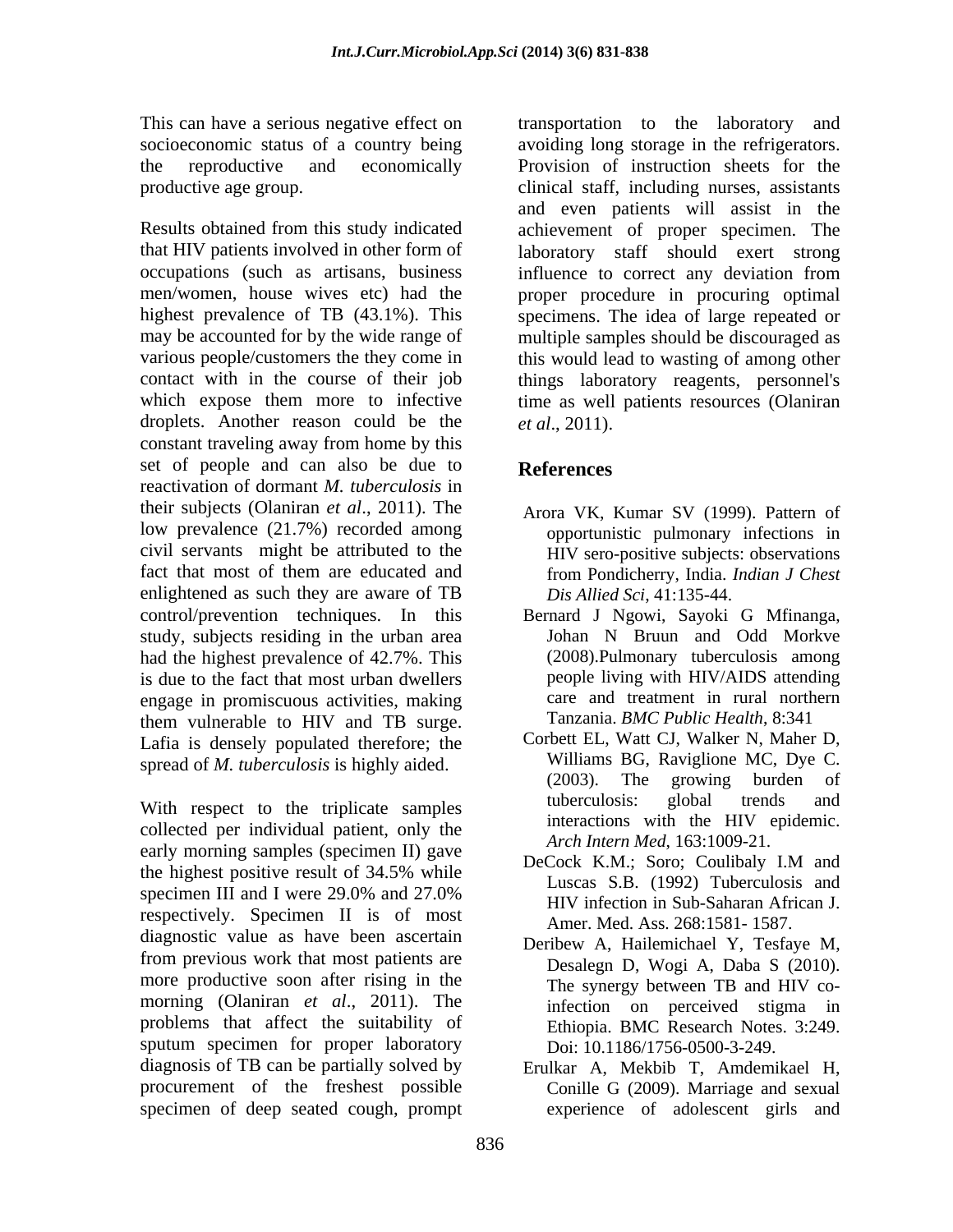Region, Ethiopia. Ethiop. J. of Reprod.

- Federal Ministry of Health (FMH) (2000).
- and research priorities. J Infect Dis 196
- Girardi E, Raviglione MC, Antonucci G, situation and the new control strategy of Impact of the HIV epidemic on the Tubercle, 1991;72: 1-6
- *Med J*., 80:97-100.
- Harries AD (1990).Tuberculosis and HIV Markewitz N, Richman L,Kvale P.(1991).
- Idigbe EO,Nasidi A, Anyiwo CE, The VII International Conferences on Onkubogu, Alabis, Okoye, R.Ugwu O, antibodies in tuberculosis patients in
- 
- Jones BE, Young SM, Antoniskis D, Davidson PT, Kramer F, Barnes PF.
- Kano G, Karlsson K, Lywmuya E,Kalokola F,Fataki M, Kotundu J.,Msaky H, Os

women in West Gojam Zone, Amhara **Dares Salam, Transzaiascan dinavian J**. Dares Salam, Transzaiascan dinavian *J. of infect. Dis*., 32(2): 357-363.

- Health. 3(3):27-33. Kassu A, Mengistu G, Ayele B, Diro E, TB and Leprosy control effects in Mesfin T, Getachew A, Ergicho B. Nigeria National TB & Leprosy control (2007). Coinfection and clinical Programme (NTBLCP) manifestations of tuberculosis in human Friedland G, Churchyard GJ, Nardell E immunodeficiency virus-infected and - (2007). Tuberculosis and HIV coinfection: current state of knowledge morthwest Ethiopia. J Microbiol Mekonnen F, Ketema D, Moges F, (2007). Coinfection and clinical uninfected adults at a teaching hospital, northwest Ethiopia. *J Microbiol Immunol Infect* 2007, 40:116-22.
	- Suppl 1S1–3. doi: 10.1086/518667 Kochl A.(1991). The global tuberculosis Godfrey-Faussett P, Ippolito G (2000). situation and the new control strategy of the World Health Organization. *Tubercle*, 1991;72: 1-6
- spread of other diseases: the case of Lucas, S.B., De Cock, K.M., Hounnou, A., tuberculosis. Aids 14 Suppl 3S47 56. Peacock, C., Diomande, M., Honde, M., Gothi D, Joshi JM (2004). Clinical and Beaumel, A., Kestens, L. and Kadio, A. laboratory observations of tuberculosis (1994). Contribution of tuberculosis to at a Mumbai (India) clinic. *Postgrad* Beaumel, A., Kestens, L. and Kadio, A. slim disease in Africa. *BMJ.,* 308:1531- 3.
	- infection in developing countries. Pulmonary Complications of HIV *Lancet*, 1: 387-390. infection study (PACS) group (Abstr.). Pulmonary Complications of HIV AIDS, Florence, Italy,16-21: 223.
	- John KO (1994). Prevalence of Human Meya DB, McAdam KP (2007) The TB Immunodeficiency Virus (HIV) pandemic: an old problem seeking new pandemic: an old problem seeking new solutions. *J Intern Med.*, 261: 309-329.
- Lagos, Nigeria. *J. trop. Med. Hhy*., 97: Moxham J, Costello JF (1990) Clinical 91-97. examination and Laboratory diagnosis Jawetz R, Melnick JK, Adelberg .A. for Tuberculosis. In Souhami RL and Medical Microbiology 21st (ed) 279- 288. Medicine ELBS ed Churchill Moxham J (1990) eds Text Book of Medicine ELBS ed Churchill Livingstone, Longman group UK LTD  $Pp$  477  $-479$ .
	- (1993). Relationship of the Nwabuko CO, Ejele OA, Chuku A, Nnoli manifestations of tuberculosis to CD4 MA, Chukwuonye II (2012). Prevalence cell counts in patients with human of Tuberculosis-HIV Coinfection and immunodeficiency virus infection. *Am* Relationship between Tuberculosis and *Rev Respir Dis*., 148:1292-7. CD4/ESR in HIV Patients in Niger Delta Region of Nigeria. *J. Dent. Med. Sci*., 2(4):1-4.
	- TBorn A, Bredberg- Raden U, Swai Olaniran O , R E Hassan-Olajokun , MA A,Msengi A.,Mhalu F, Bibeer Field G. Oyovwevotu RA Agunlejika (2011). (2000). Prevalence of HIV type infection associated clinical feature and HIV/AIDS Patients In Obafemi mortality among hospitalized children in Awolowo University Teaching HospitalPrevalence of Tuberculosis among HIV/AIDS Patients In Obafemi